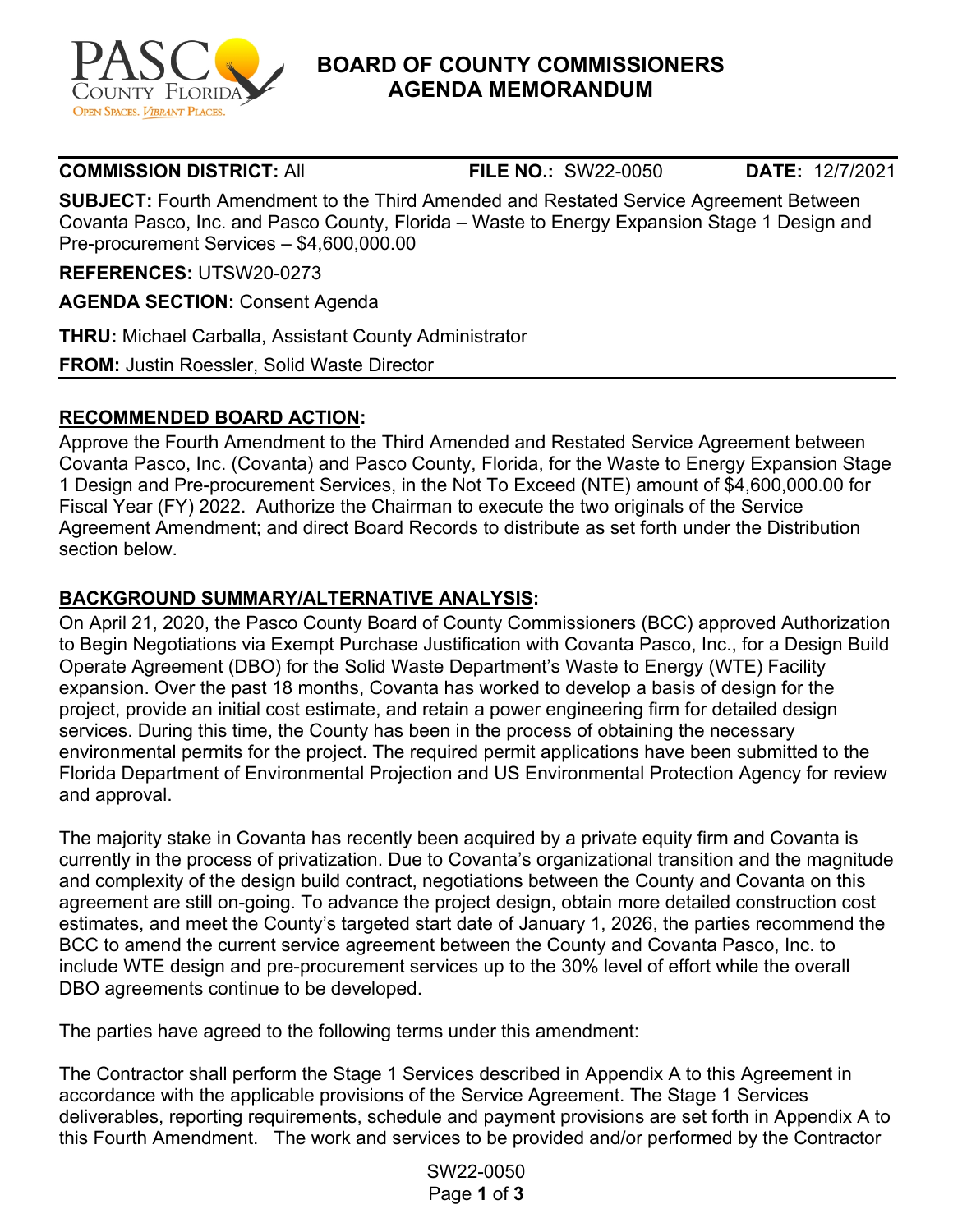shall be done in accordance with the generally accepted standards of professional practice and in accordance with the laws, rules, regulations, ordinances, codes, policies, standards or other guidelines issued by any governmental agency having jurisdiction over all or a portion of any work performed under this Contract in effect at the time the County executes this Amendment and/or which may subsequently be changed or revised, subject to section 6.09, Uncontrollable Circumstance, of this Service Agreement. All final documents, reports, studies, or other data prepared by the Contractor shall bear a professional's seal/signature in accordance with the applicable Florida Statutes and/or any applicable Administrative Rules promulgated by the Florida Department of Business and Professional Regulation (where applicable).

The detailed scope of design and pre-procurement services being performed under this amendment are included in the Attachments in Appendix A. The Solid Waste Department anticipates that a full design build agreement will be brought to the BCC for final approval in the third quarter of FY 2022.

| <b>Project Activity</b>              | <b>Scheduled Start</b> | <b>Scheduled</b><br><b>Completion</b> | <b>Budgeted</b><br><b>Amount</b> |
|--------------------------------------|------------------------|---------------------------------------|----------------------------------|
| Pre-procurement and 30%<br>Design    | December FY 2022       | October FY 2022                       | \$4,600,000.00                   |
| Remaining Design and<br>Construction | October FY 2022        | January FY 2026                       | \$215,000,000.00                 |
|                                      |                        | Total:                                | \$219,600,000.00                 |

The anticipated schedule and budget for this project is:

The Solid Waste Department, with concurrence from the Purchasing Department, requests approval of the fourth amendment to the third amended and restated service agreement with Covanta in the NTE amount of \$4,600,000.00 for FY 2022.

#### **FISCAL IMPACT/COST/REVENUE STATEMENT:**

Funding in the amount of \$4,600,000.00 is budgeted and available for FY 2022 in the Solid Waste Capital Improvement Fund, Public Infrastructure, Waste to Energy (WTE) Expansion, Project #20132 and various other accounts within the Public Infrastructure Branch.

#### **DISTRIBUTION:**

Board Records to distribute as set forth below:

- 1. Retain One Original
- 2. Electronically to:
	- a. Scott Holkeboer, Vice President, Covanta, Inc. - [sholkeboer@covanta.com](mailto:sholkeboer@covanta.com)
	- b. Justin Roessler, Solid Waste Director *[jroessler@pascocountyfl.net](mailto:jroessler@pascocountyfl.net)*
	- c. Joseph Richards, Pasco County Attorney's Office [jrichards@pascocountyfl.net](mailto:jrichards@pascocountyfl.net)
- 3. Mail One Original to:

Scott Holkeboer, Vice President Covanta, Inc. 3001 110th Ave. N St. Petersburg, FL 33716 Telephone: (616) 481-8246

# **ATTACHMENT(S):**